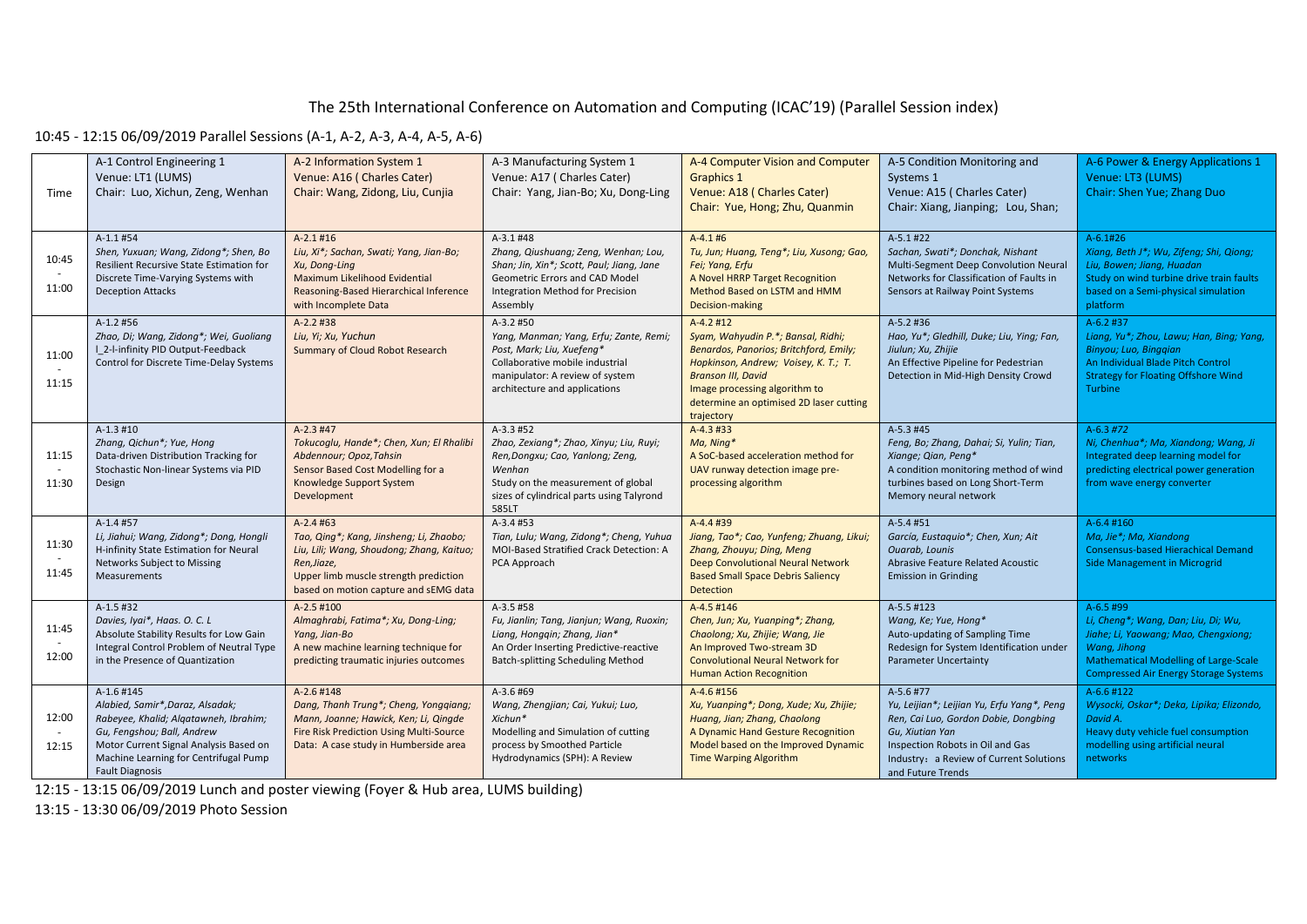## 13:30 – 15:00 06/09/2019 Parallel Sessions (P1-1, P1-2, P1-3, P1-4, P1-5, P1-6)

| Time           | P1-1 Control Engineering 2<br>Venue: LT1 (LUMS)<br>Chair: Xu, Zhijie                                                                                                              | P1-2 Information System 2<br>Venue: A16 (Charles Cater)<br>Chair: Zhang, jie                                                                                                                                                                            | P1-3 Manufacturing System 2<br>Venue: A17 (Charles Cater)<br>Chair: Qing, Shengfeng                                                                                                                | P1-4 Computer Vision and<br><b>Computer Graphics 2</b><br>Venue: A18 (Charles Cater)<br>Chair: Yang, Taicheng,                                                                                                                           | P1-5 Condition Monitoring and<br>Systems 2<br>Venue: A15 (Charles Cater)<br>Chair: Chen, Wenhua                                                                                                                                        | P1-6 Power & Energy Applications 2<br>Network Application and Security 1<br>Venue: LT3 (LUMS)<br>Chair: Xu, Yuchun                                                                                                                 |
|----------------|-----------------------------------------------------------------------------------------------------------------------------------------------------------------------------------|---------------------------------------------------------------------------------------------------------------------------------------------------------------------------------------------------------------------------------------------------------|----------------------------------------------------------------------------------------------------------------------------------------------------------------------------------------------------|------------------------------------------------------------------------------------------------------------------------------------------------------------------------------------------------------------------------------------------|----------------------------------------------------------------------------------------------------------------------------------------------------------------------------------------------------------------------------------------|------------------------------------------------------------------------------------------------------------------------------------------------------------------------------------------------------------------------------------|
| 13:30<br>13:45 | P1-1.1 #73<br>Lin, Zhidong; Luo, Jing; Yang,<br>Chenguang*<br>A Teleoperated Shared Control<br>Approach with Haptic Feedback for<br>Mobile                                        | P1-2.1 #103<br>Umair, Muhammad*; Shah, Munam Ali;<br>Hamza Sarwar, Muhammad<br><b>Barriers of Requirement Change</b><br>Management Process in the Context of<br><b>Global Software Development</b>                                                      | P1-3.1 #59<br>Ren, Dongxu*; Zhao, Zexiang; Li, Bin;<br>Zeng, Wenhan<br>Influence of Exposure Energy Control for<br>High Voltage Pulsed Xenon Lamp on the<br>Lithography Accuracy of Linear Grating | P1-4.1 #143<br>Egaji, Oche A; Asghar, Ikram*; Warren,<br>William; Griffiths, Mark; Evans, Simon<br>An Augmented Reality Application for<br><b>Personalised Diamond Shopping</b>                                                          | P1-5.1 #121<br>Pilario, Karl Ezra S*; Cao, Yi; Shafiee,<br>Mahmood M; Lao, Liyun<br>Reconstruction based Fault Prognosis in<br><b>Dynamic Processes using Canonical</b><br>Variate Analysis                                            | P1-6.1 #98<br>Wang, Dan*; Zhou, Li; Liu, Di; Li, Cheng;<br>Wu, Jiahe; Mao, Chengxiong; Wang,<br>Jihong<br><b>Novel Equivalent Physical Simulation</b><br>Model of a Compressed Air Energy<br>Storage System and Its Implementation |
| 13:45<br>14:00 | P1-1.2 #35<br>Gu, Yuanlin*; Wei, Hua-Liang; Balikhin,<br>Michael A.; Boynton, Richard; Walker,<br>Simon N.<br>Machine Learning Enhanced NARMAX<br>Model for Dst Index Forecasting | P1-2.2 #105<br>Naeem, Afrah*; Shah, Munam Ali;<br>Aslam, Zeeshan<br>Analyzing Quality of Software<br>Requirements; A Comparison Study on<br><b>NLP Tools</b>                                                                                            | P1-3.2 #129<br>Bansal, Ridhi; Ahmadiehkhanesar,<br>Mojtaba*; Branson, David<br>Ant Colony Optimization Algorithm for<br>Industrial Robot Programming in a<br>Digital Twin                          | P1-4.2 #126<br>Hu, Ling; Ni, Qiang*<br><b>Quantum Automated Object Detection</b><br>Algorithm                                                                                                                                            | P1-5.2 #71<br>Zheng, Ge*; Zhang, Hongtao; Zhou,<br>Keming ; Hu, Huoheng<br>Using Machine Learning Techniques to<br>Optimize Fall Detection Algorithms in<br>Smart Wristband                                                            | P1-6.2 #60<br>Deng, Feng*; Zeng, Xiangjun; Yu, Mao;<br>Zu, Yarui; Mei, Longjun<br>A Novel Multi-terminal Fault Location<br>Method based on Traveling Wave Time<br><b>Difference for Active Distribution</b><br><b>Network</b>      |
| 14:00<br>14:15 | P1-1.3 #41<br>Luo, Jing; Liu, Chao; Li, Yanan; Yang,<br>Chenguang*<br>A Framework of Human impedance<br>Estimation for Human-Robot Interaction                                    | P1-2.3 #107<br>Hamza Sarwar, Muhammad*; Shah,<br>Munam Ali ; Umair, Muhammad; Faraz,<br><b>Syed Hassnain</b><br>Network of ECUs Software Update in<br><b>Future vehicles</b>                                                                            | P1-3.3 #161<br>Ma, Qiucheng*; Lin, Kegiang; Ni,<br>Binging; Lu, Ange; Song, Yin; Liu, Luxiang;<br>Liu, Yu; Tang, Xinzi<br>Design of an Automatic Lotus Plumule<br><b>Removing Machine</b>          | P1-4.3 #140<br>Fei, Zixiang; Yang, Erfu*; Li, David;<br>Butler, Stephen; Ijomah, Winifred; Zhou,<br>Huiyu<br><b>Combining Deep Neural Network with</b><br><b>Traditional Classifier to Recognize Facial</b><br><b>Expressions</b>        | P1-5.3 #131<br>Liu, Yinghui; Zhang, Huibo; Zhen, Dong*;<br>Zhang, Hao; Shi, Zhangun; Gu, Fengshou<br>Fault Diagnosis of Planetary Gear System<br>Based on Nonlinear Time-varying<br><b>Dynamic Model Analysis</b>                      | P1-6.3 #27<br>Palmer, Neville*<br>An Application to Automate Assessment<br>in a Computer Networking Laboratory                                                                                                                     |
| 14:15<br>14:30 | P1-1.4 #49<br>Hussain, Fida; Shen, Yue *; Zhang, Duo;<br>Liu, Guohai<br>Model Predictive Control for Steering-<br>less Electric Vehicle with Independent<br>four in-Wheel Motors  | P1-2.4 #118<br>Aslam, Ayesha*; Shah, Munam Ali;<br>Kanwal, Laraib; Maher, Sehreen<br>Manzoor<br>An Aspect of Internet of Things Security:<br>Analysis of Digital Fingerprinting of<br><b>Generic Twitter Sessions by Using</b><br><b>Forensic Tools</b> | P1-3.4 #127<br>Nakamura, Sakuya*; Kimura, Masaomi<br>A calculation cost reduction method for<br>a log-likelihood maximization in<br>word2vec                                                       | P1-4.4 #163<br>Jian, Muwei; Wang, jing; Yu, Hui; Ju<br>Yakun<br><b>Visual Saliency Detection Via</b><br><b>Background Features</b><br>and Object-Location Cues                                                                           | P1-5.4 #134<br>Li, Haiyang; Zhen, Dong; Otuyemi, Funso;<br>Gu, Fengshou *; Ball, Andrew<br>Broken Rotor Bar Detection Using<br>Mathematical Morphology Based on<br>Instantaneous Induction Motor Electrical<br><b>Signals Analysis</b> | P1-6.4 #66<br>Aredla, Jyothi*; Zhang, Sijing; Liu, Enjie<br>Relia-MAC: Timely and Reliable<br><b>Communication for Safety Critical</b><br><b>Applications of VANET</b>                                                             |
| 14:30<br>14:45 | P1-1.5 #158<br>Zhu, Changhao*; Zhang, Jie<br>Developing Robust Nonlinear Models<br>through Bootstrap Aggregated Deep<br><b>Belief Networks</b>                                    | P1-2.5 #82<br>Munir, Shafaq*; Shah, Munam Ali;<br>Kanwal, Laraib; Maher, Sehreen<br>Manzoor; Shah, Muhammad Jalal<br>DDoS in IoT: A Roadmap Towards<br>Security & Countermeasures                                                                       | P1-3.5 #132<br>Han, Xin; Li, Rong*; Li, Weiyang; Ding,<br>Guofu; Qin, Shengfeng<br>User requirements dynamic elicitation of<br>complex products from social network<br>service                     | P1-4.5 #151<br>Rabeyee, Khalid E Ahmed*;<br>Xu, Yuandong; Gu, Fengshou; Ball,<br>Andrew D<br>A Novel Wavelet Thresholding Method<br>for Vibration Data Denoising and<br>Diagnostic Feature Enhancement in<br><b>Condition Monitoring</b> | P1-5.5 #135<br>Thanapalan, Kary*; Bowkett, Mark;<br>Constant, Ewen<br><b>Advanced Failure Prevention</b><br><b>Mechanisms for Unmanned Aerial</b><br>Vehicles                                                                          | P1-6.5 #125<br>Mahmoud, Haitham Hassan M*; Wu,<br>Wenyan; Wang, Yonghao<br>Secure Data Aggregation Mechanism for<br>Water Distribution System using<br><b>Blockchain</b>                                                           |
| 14:45<br>15:00 | $P1 - 1.6 #1$<br>Tate, Oliver; Cheneler, David; Taylor, C.<br>$James*$<br>Simplified models for heating system<br>optimisation using the thermal-electrical<br>analogy            | P1-2.6 #84<br>Munir, Shafaq*; Shah, Munam Ali;<br>Shah, Muhammad Jalal; Umer,<br>Muhammad; Javed, Muhamad Ali<br>A Novel Model for HD video calling in 5G<br><b>Networks</b>                                                                            | P1-3.6 #138<br>Sivanathan, Sivagunalan'; Oleon, A.;<br>Thannapalan, K.K.T.; McCarthy, P<br>Real-Time Wireless Vibration Logger<br>Skeleton Run                                                     | P1-4.6 #157<br>Fu, Yichuan*; Liu, Yuanhong; Gao,<br>Zhiwei<br>Multiple Actuator Fault Classification in<br>Wind Turbine Systems Using Multi-linear<br><b>Principal Component Analysis</b><br>Techniques                                  | P1-5.6 #137<br>Mondal, Debanjan*; Haba, Usama; Gu,<br>Fengshou ; Ball, Andrew<br>Airborne Acoustic Signature Analysis for<br><b>Fault Diagnosis of Reciprocating</b><br>Compressors Using Modulation Signal Bi-<br>spectrum            | P1-6.6 #139<br>Wang, Shengkai*; Zhang, Jie<br>An Intelligent Process Fault Diagnosis<br>System Integrating Andrews Plot, PCA<br>and Neural Networks                                                                                |

15:00 – 15:30 06/09/2019 Coffee Break and poster viewing (Foyer & Hub area, LUMS building)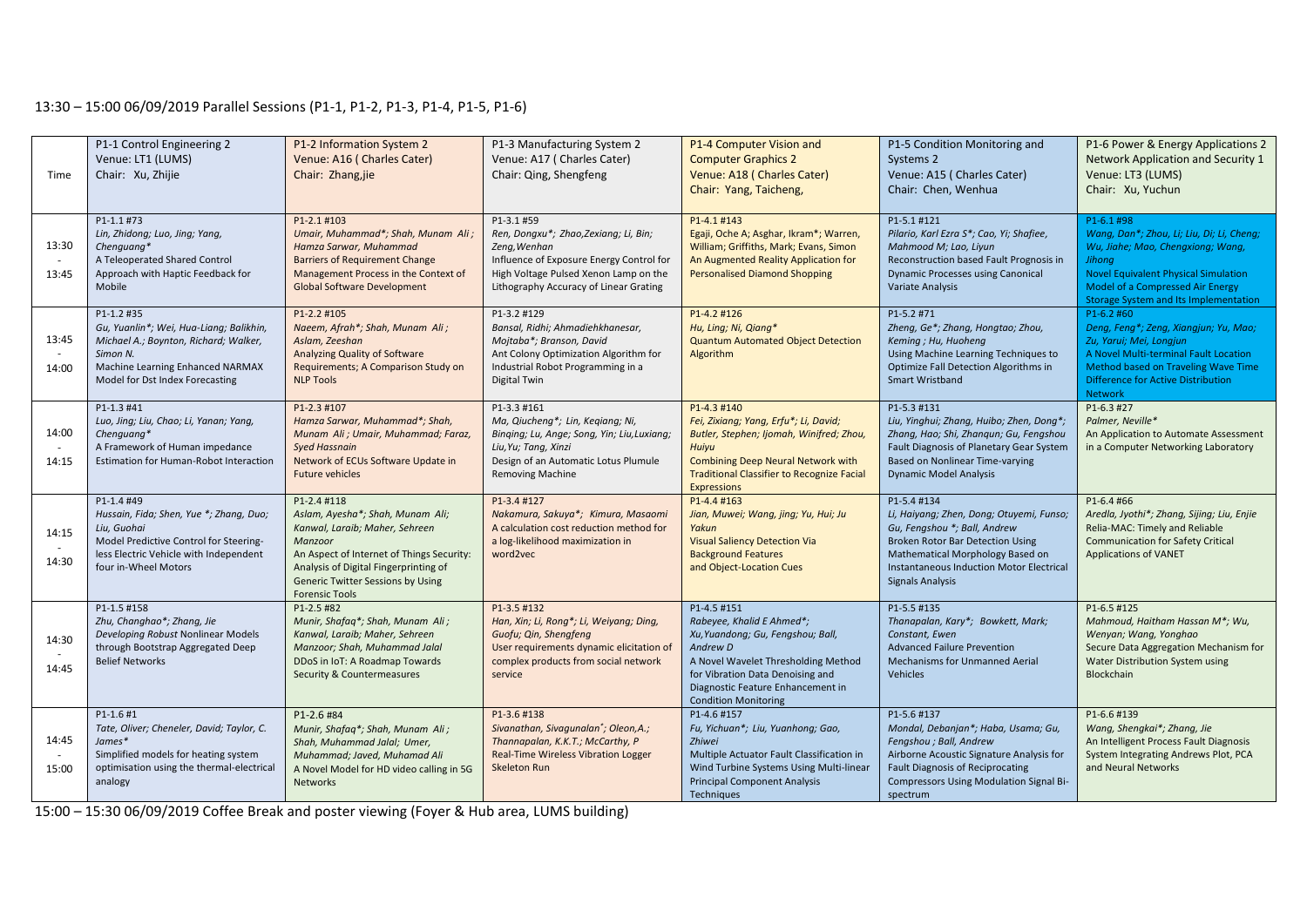# 15:30 - 17:00 06/09/2019 Parallel Sessions (P2-1, P2-2, P2-3, P2-4, P2-5, P2-6)

| Time           | P2-1 Control Engineering 3<br>Venue: LT1 (LUMS)<br>Chair: Kang, Jinsheng,                                                                                                              | P2-2 Information System 3<br>Venue: A16 (Charles Cater)<br>Chair: Yang, Erfu                                                                                                             | P2-3 Manufacturing System 3<br>Venue: A17 (Charles Cater)<br>Chair: Wang, Jing;                                                                                                         | P2-4 Network Application and<br>Security 2<br>Venue: LT3 (LUMS)<br>Chair: Yang, Chenguang                                                                                                 | P2-5 Condition Monitoring and<br>Systems 3<br>Venue: A15 (Charles Cater)<br>Chair: Cheng, Yongqiang                                                                                                                 |  |
|----------------|----------------------------------------------------------------------------------------------------------------------------------------------------------------------------------------|------------------------------------------------------------------------------------------------------------------------------------------------------------------------------------------|-----------------------------------------------------------------------------------------------------------------------------------------------------------------------------------------|-------------------------------------------------------------------------------------------------------------------------------------------------------------------------------------------|---------------------------------------------------------------------------------------------------------------------------------------------------------------------------------------------------------------------|--|
| 15:30<br>15:45 | P2-1.1 #11<br>Zhang, Qichun*; Hu, Zixiang; Hu, Liang<br>Entropy-based Extended Kalman<br>Filtering for Stochastic Non-linear<br>Systems with Polynomial Compensation                   | P2-2.1 #101<br>Awaisi, Kamran Sattar*; Shah, Munam<br>Ali ; Labal, Danish; Abbasi, Tehseen Riaz<br><b>Coronary Artery Bypass Grafting (CABG)</b><br>Anatomy with E-Learning Environment. | P2-3.1 #65<br>Alarfaj, Yousaf; Taylor, C. James*<br>Eigenvalue Analysis and Case Study<br><b>Examples of Fractional Order</b><br><b>Generalised Predictive Control</b>                  | P2-4.1 #67<br>J Aredla, Jyothi*; Zhang, Sijing; Liu, Enjie<br>An Adaptive and Reliable<br><b>Communication Method for Road Safety</b><br><b>Applications of VANET</b>                     | P2-5.1 #142<br>Daraz, Alsadak*; Alabied, Samir; Gu,<br>Fengshou; Ball, Andrew<br><b>Modulation Signal Bispectrum Analysis</b><br>of Acoustic Signals for the Impeller Wear<br><b>Detection of Centrifugal Pumps</b> |  |
| 15:45<br>16:00 | $P2 - 1.2$ #3<br>Alotaibi, Sultan*; Grimble, Michael<br><b>Optimal Generalized Predictive</b><br>Functional Control with Applications to<br>Extended PID Control for Quadruple<br>Tank | P2-2.2 #150<br>Malik, Fehda*; Khattak, Hasan Ali; Shah,<br>Munam Ali<br>Evaluation of the Impact of Traffic<br>Congestion Based on SUMO                                                  | P2-3.2 #124<br>Zhu, Ning; Gao, Kai*; Yan, Di; Dong,<br>Pingping; Du, Ronghua; Wu, Wenguang<br>Modeling and analysis of hydraulic<br>braking system of low-floor tram based<br>on AMESim | P2-4.2 #68<br>Karimireddy, Thanmayee*; Zhang, Sijing<br>A Hybrid Method for Secure and Reliable<br><b>Transmission on Industrial Automation</b>                                           | P2-5.2 #144<br>Mones, Zainab*; algatawneh, Ibrahim;<br>Zhen. Dong; Gu, Fengshou; Ball, Andrew<br><b>Fault Diagnosis for Planetary Gearbox</b><br>Using OnRotor MEMS Sensor and EMD<br>Analysis                      |  |
| 16:00<br>16:15 | P2-1.3 #62<br>Madubuike, Kingsley*; Mayhew, Cliff;<br>Zhang, Qian; Gomm, Barry; Yu, Ding-Li<br>Fault diagnosis for wind turbine systems<br>using unknown input observer                | P2-2.3 #87<br>Khan, Attiya*; Shah, Munam Ali<br>A Survey on secure routing strategies in<br><b>VANETs</b>                                                                                | P2-3.3 #18<br>Huang, Yanli*; Wang, Jianming; Yang,<br>Erfu<br>Robust Passivity of Coupled Cohen-<br>Grossberg Neural Networks with<br><b>Reaction-Diffusion Terms</b>                   | P2-4.3 #159<br>Eze, Joy*; Eze, Elias; Zhang, Sijing; Liu,<br>Enjie<br>Design Optimization of Resource<br>Allocation in OFDMA-based Cognitive<br>Radio-enabled Internet of Vehicles (IoVs) | P2-5.3 #147<br>ElSabaa, AlaaAllah*; Ward, Michael;<br>Wu, Wenyan<br>Hybrid Localization techniques in LoRa-<br>based WSN                                                                                            |  |
| 16:15<br>16:30 | P2-1.4 #61<br>Madubuike, Kingsley*; Mayhew, Cliff;<br>Zhang, Qian; Gomm, Barry; Yu, Ding-Li<br>Fault diagnosis for wind turbine systems<br>using a neural network estimator            | P2-2.4 #97<br>Ali, Hammad*; Shah, Munam Ali<br>Smart Cities: Methods, Encounters &<br>Hunt for Future - Survey                                                                           |                                                                                                                                                                                         |                                                                                                                                                                                           | P2-5.4 #149<br>Alashter, Aisha; Cao, Yunpeng; Gu,<br>Fengshou and Ball, Andrew<br>Fault Diagnosis of Broken Rotor Bar in<br>AC Induction Motor based on A<br>Qualitative                                            |  |
| 16:30<br>16:45 |                                                                                                                                                                                        | P2-2.5 #5<br>Anwar Ur Rehman, Zobia Rehman,<br>Munam Ali Shah<br>Hierarchical Topic Modeling for Urdu<br><b>Text Articles</b>                                                            |                                                                                                                                                                                         |                                                                                                                                                                                           |                                                                                                                                                                                                                     |  |

17:00 - 17:30 06/09/2019 Closing and prize giving ceremony (LT1, LUMS building) 18:00 - 20:00 06/09/2019 Conference Banquet (Marketplace Restaurant on the campus)